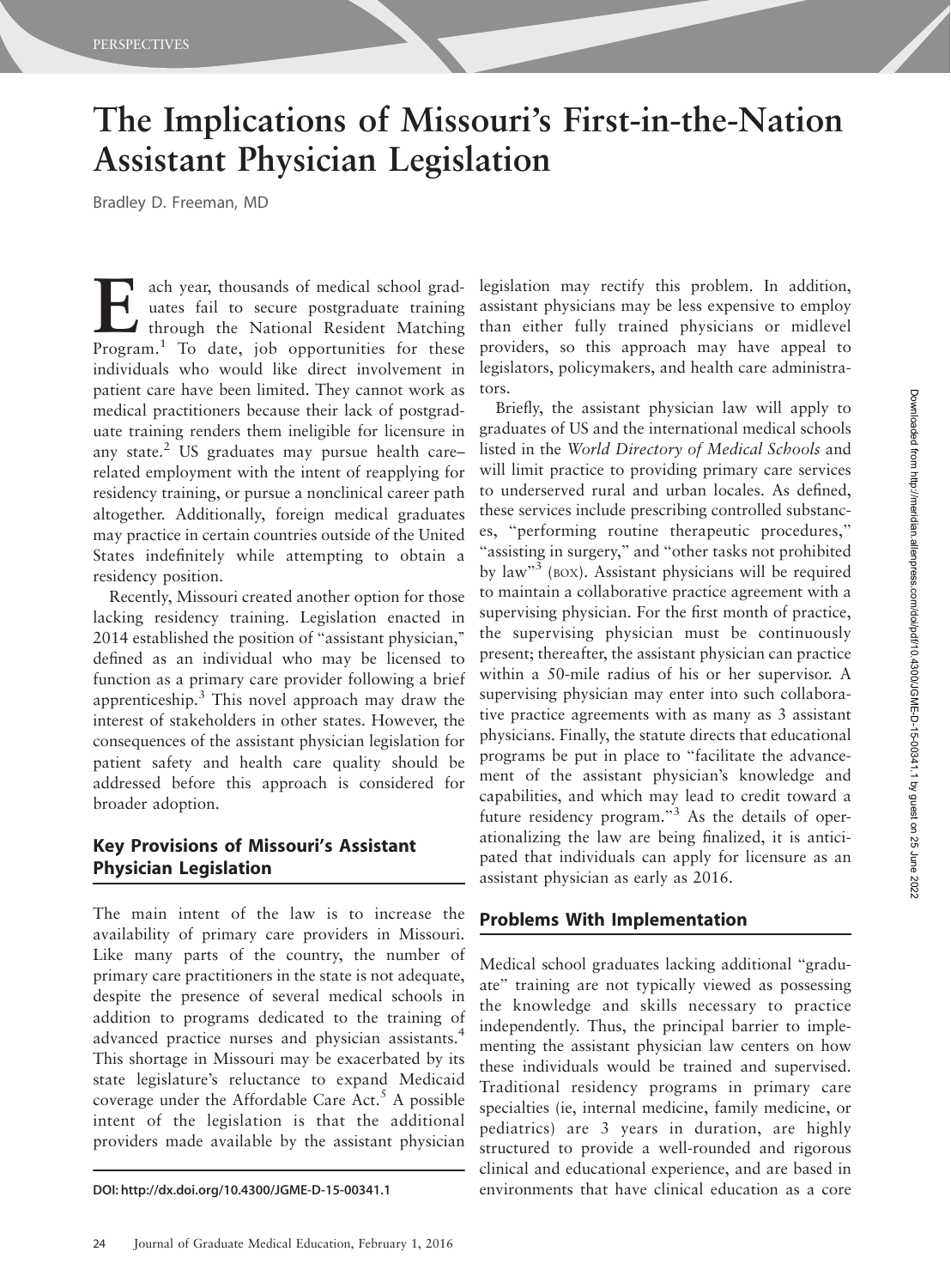mission.<sup>6</sup> The goals and objectives of these programs are established by the Accreditation Council for Graduate Medical Education.<sup>7</sup> Trainees achieve educational milestones by providing care under the supervision of physician educators, attending educational conferences, and engaging in independent reading and self-study. Standard approaches to assessment (such as in-service examinations and rotation evaluations completed by faculty) are used not only to examine the trainees' knowledge base, clinical skills, and professionalism, but also to identify trainees in need of additional training and remediation. With progression through residency, trainees are afforded greater autonomy, based in part on these assessments.<sup>8</sup> Board certification is conferred on those who successfully complete residency training and meet performance benchmarks on a certifying examination.6 Accumulating evidence suggests that the quality of care provided by board-certified physicians is superior to that of physicians who have not attained this benchmark, including individuals who have not completed residency training. $9-11$ 

In contrast, there is no infrastructure in place for training or supervising assistant physicians, or for monitoring the quality of care those individuals deliver. The 1-month period of direct supervision provided by the law appears arbitrary, and no standard assessment tools are used to determine whether assistant physicians are competent to practice autonomously. Aside from maintaining active licensure, supervising physicians are not required to possess any specific credential, such as board certification in a primary care specialty. $3$  These individuals may have completed as little as 1 year of postgraduate training themselves (the minimum required for independent licensure in Missouri), and most will lack expertise as an educator. $^2$  Finally, while 1 intent of the law is ostensibly to serve as a pathway for medical school graduates to enter residency training, it is unclear how serving as an assistant physician would be of educational value or otherwise further the career prospects of these individuals.

Additional concerns exist. Medical school graduates who are not successful at securing a residency position may not possess the same academic credentials, clinical skills, and interpersonal qualities as those who secure a position. Similarly, the quality of education provided by some international medical schools may be inferior to education available at universities in the United States. Both groups may be grossly unprepared for the rapid transition into independent practice and would particularly benefit from the highly structured environment residency training provides. The foregoing arguments notwithstanding, it might be argued that assistant physicians BOX Key Provisions of Missouri's Assistant Physician Legislation

- Eligibility limited to US and foreign medical school graduates who have not begun residency training.
- Assistant physicians are restricted to providing only primary care services in underserved rural and urban areas.
- Scope of practice includes, but is not limited to, taking histories and performing physical examinations. Assistant physicians may perform routine therapeutic procedures and assist in surgeries. These individuals are prohibited from prescribing medication or performing abortions.
- & Assistant physicians must maintain active collaborative practice agreements with a supervising physician. The supervising physician must be continuously present for at least a 1-month period before allowing the assistant physician to engage in unsupervised practice.
- After the supervisory period, the assistant physician must practice within a 50-mile radius of the supervising physician. The supervising physician must review  $\geq 10\%$ of patient records for which the assistant physician has provided care ( $\geq$  20% of patient records if controlled substances have been prescribed).
- & A supervising physician may not enter into collaborative practice agreements with more than 3 assistant physicians.

possess training equal to, if not exceeding that of, advanced nurse practitioners who are allowed to practice independently in many locations. Conceivably, assistant physician–styled laws might be a strategy on the part of organized medicine to counter the growing independence of this nursing special $tv$ <sup>12,13</sup>

Advanced practice nurses are certified in 1 of several areas (eg, acute care, gerontology, etc) after completion of master's or doctoral level training in accredited programs, which involve a minimum of 500 hours of supervised clinical care.<sup>14</sup> Their scope of practice is defined in all 50 states. The training of physician assistants is similarly rigorous.<sup>15</sup> Accumulating evidence suggests that midlevel providers deliver high-quality, cost-effective care.<sup>16,17</sup> Thus, while an assistant physician license might be granted to inadequately trained individuals to practice in settings in which they have little expertise, midlevel providers are specifically educated and credentialed in a narrowly defined focus.

## What Lessons Can Be Drawn From This Legislation?

Missouri's assistant physician law is a public response designed to bridge critical gaps in the health care workforce. This is to be achieved by disregarding